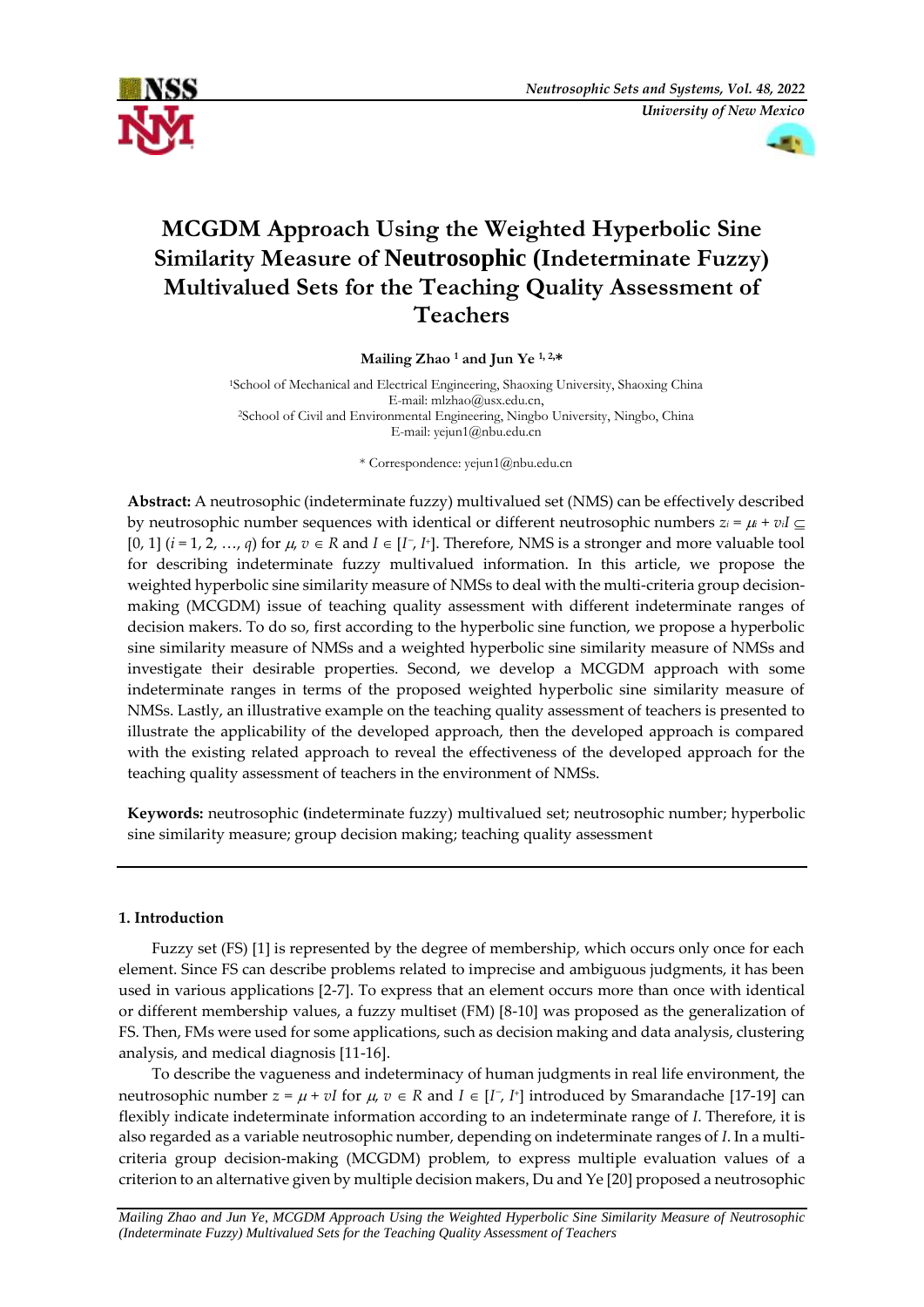(indeterminate fuzzy) multivalued set (NMS), which is described by neutrosophic number sequences (NNS) with different and/or identical neutrosophic numbers  $(z_i = [\mu_i + v_i]$ <sup>-</sup>,  $\mu_i + v_i$ <sup>*I*</sup><sup>-</sup>]  $\subseteq$  [0, 1] (*i* = 1, 2, ..., *q*) for  $\mu$ ,  $v \in R$  and  $I \in [I^-, I^+]$ , as a particularly challenging generalization of FM, and then they developed the parameterized correlation coefficients (PCCs) of NMSs to perform MCGDM problems with some indeterminate ranges of decision makers. In indeterminate MCGDM problems, NMS implies its highlighting advantage in expressing indeterminate fuzzy multivalued problems with indeterminate ranges of  $I \in [I^-, I^+]$ . However, it is worth noting that the similarity measure is a key mathematical tool in decision-making problems, but unfortunately there is no similarity measure between NMSs in the current research. Therefore, this paper proposes a hyperbolic sine similarity measure (HSSM) between two NMSs and a weighted HSSM between two NMSs in view of the hyperbolic sine function, and then develops a MCGDM approach using the weighted HSSM to solve the assessment problem of teachers' teaching quality with some indeterminate ranges of decision makers in the setting of NMSs.

The rest of this article consists of the following sections. Section 2 reviews some notions of NMSs. In Section 3, the HSSM and weighted HSSM of NMSs are proposed according to the hyperbolic sine function. Section 4 develops a MCGDM approach using the weighted HSSM of NMSs along with specific indeterminate ranges of decision makers in the environment of NMSs. In Section 5, the developed MCGDM approach is applied in an illustrative example on the teaching quality assessment of teachers with some indeterminate ranges of decision makers. In Section 6, a comparative analysis with the related method is given to reveal the efficiency of the developed MCGDM approach in the environment of NMSs. Conclusions and future research are addressed in Section 7.

## **2. Some Notions of NMSs**

**Definition 1** [20]. Let  $Z = \{z_1, z_2, ..., z_m\}$  be a fixed set. A neutrosophic (indeterminate fuzzy) **Definition 1** [20]. Let  $Z = \{z_1, z_2, ..., z_m\}$  be a fixed set. A neutrosophic (indeterminate fuzzy) multivalued set (NMS)  $E$  on  $Z$  is denoted by  $E = \{(z_k, e_E(z_k, I)) | z_k \in Z, I \in [I^-, I^+] \}$ , where  $e_E(z_k, I)$  is the increasing neutrosophic number sequence  $e_E(z_k, I) = (e^1(z_k, I), e^2(z_k, I), ..., e^{p_k}(z_k, I))$  with identical<br>and/or different neutrosophic numbers  $e^i_E(z_k, I) = \mu^i_k + v^i_k I \subseteq e^{i+1}_E(z_k, I) = \mu^{i+1}_k + v^{i+1}_k I \subseteq [0,1]$  (*i* = 1, 2, ..., and/or different neutrosophic numbers  $e_{r}^{L}(z_{k}, I) = \mu_{k}^{L} + v_{k}^{L} I \subseteq e_{r}^{L+1}(z_{k}, I) = \mu_{k}^{L+1} + v_{k}^{L+1} I \subseteq [0,1]$  (*i* = 1, 2, ...,  $p_k$ ;  $k = 1, 2, ..., m$ ) of an element  $z_k$  to the set  $E$  for  $I \in [I^-, I^+]$ ,  $\mu_k$ <sup>;</sup>,  $v_k$ <sup>i</sup>  $\in$  R and  $z_k \in Z$ .

For convenient expression, each element  $eE(z, I)$  ( $k = 1, 2, ..., m$ ) in *Z* is simply represented as the For convenient expression, each element  $ee(z_k, I)$  ( $k = 1, 2, ..., m$ ) in Z is simply represented as the NNS  $e_{Ek}(I) = (e_k^1(I), e_k^2(I), ..., e_k^{p_k}(I))$  for  $I \in [I^-, I^+]$ . If  $e_k^i(I) = [\mu_k^i + v_k^i I^-, \mu_k^i + v_k^i I^+] \subseteq [0,1]$  or  $e_k^i(I) = \mu_k^i + v_k^i I \in [0,1]$   $(i = 1, 2, ..., p_k; k = 1, 2, ..., m)$  in  $e_{Ek}(I)$ , the NNS  $e_{Ek}(I)$  can contain an intervalvalued fuzzy sequence or a single-valued fuzzy sequence depending on a range/value of *I*. It is obvious that NMS contains the fuzzy multivalued set and interval-valued fuzzy multivalued set.  $e_{1k}(I) = (e_{1k}^1(I), e_{1k}^2(I), ..., e_{1k}^{p_k}(I))$ 

**Definition 2** [20]. Let two NNSs be and  $e_{2k}(I) = (e_{2k}^1(I), e_{2k}^2(I),...,e_{2k}^{p_k}(I))$  with neutrosophic numbers  $e_{1k}^i(I) = \mu_{1k}^i + v_{1k}^i I \subseteq [0,1]$ and  $e_{2k}^i(I) = \mu_{2k}^i + v_{2k}^i I \subseteq [0,1]$  for  $I \in [I^-, I^+]$  and  $\mu_{1k}^i, \mu_{2k}^i, \mu_{2k}^i, \nu_{2k}^i \in R$  (*i* = 1, 2, ..., *pk*; *k* = 1, 2, ..., *m*). Then, their relations are indicated below:

(1) 
$$
e_{1k}(I) \supseteq e_{2k}(I) \Leftrightarrow e_{1k}^i(I) = \mu_{1k}^i + v_{1k}^i I \supseteq e_{2k}^i(I) = \mu_{2k}^i + v_{2k}^i I;
$$

(2) 
$$
e_{1k}(I) = e_{2k}(I) \Leftrightarrow e_{1k}(I) \supseteq e_{2k}(I)
$$
 and  $e_{2k}(I) \supseteq e_{1k}(I)$ ;

$$
(2) e_{1k}(I) = e_{2k}(I) \Leftrightarrow e_{1k}(I) \supseteq e_{2k}(I) \text{ and } e_{2k}(I) \supseteq e_{1k}(I);
$$
\n
$$
e_{1k}(I) \bigcup e_{2k}(I) = \left(e_{1k}^1(I) \bigcup e_{2k}^1(I), e_{1k}^2(I) \bigcup e_{2k}^2(I), ..., e_{1k}^{p_k}(I) \bigcup e_{2k}^{p_k}(I)\right)
$$
\n
$$
(3) \qquad = \begin{pmatrix} \left[\mu_{1k}^1 + \nu_{1k}^1 I^- \vee \mu_{2k}^1 + \nu_{2k}^1 I^-, \mu_{1k}^1 + \nu_{1k}^1 I^+ \vee \mu_{2k}^1 + \nu_{2k}^1 I^+ \right], \\ \left[\mu_{1k}^2 + \nu_{1k}^2 I^- \vee \mu_{2k}^2 + \nu_{2k}^2 I^-, \mu_{1k}^2 + \nu_{1k}^2 I^+ \vee \mu_{2k}^2 + \nu_{2k}^2 I^+ \right], ..., \\ \left[\mu_{1k}^{p_k} + \nu_{1k}^{p_k} I^- \vee \mu_{2k}^{p_k} + \nu_{2k}^{p_k} I^-, \mu_{1k}^{p_k} + \nu_{1k}^{p_k} I^+ \vee \mu_{2k}^{p_k} + \nu_{2k}^{p_k} I^+ \right] \end{pmatrix};
$$

*Mailing Zhao and Jun Ye*, *MCGDM Approach Using the Weighted Hyperbolic Sine Similarity Measure of Neutrosophic*  (*Indeterminate Fuzzy) Multivalued Sets for the Teaching Quality Assessment of Teachers*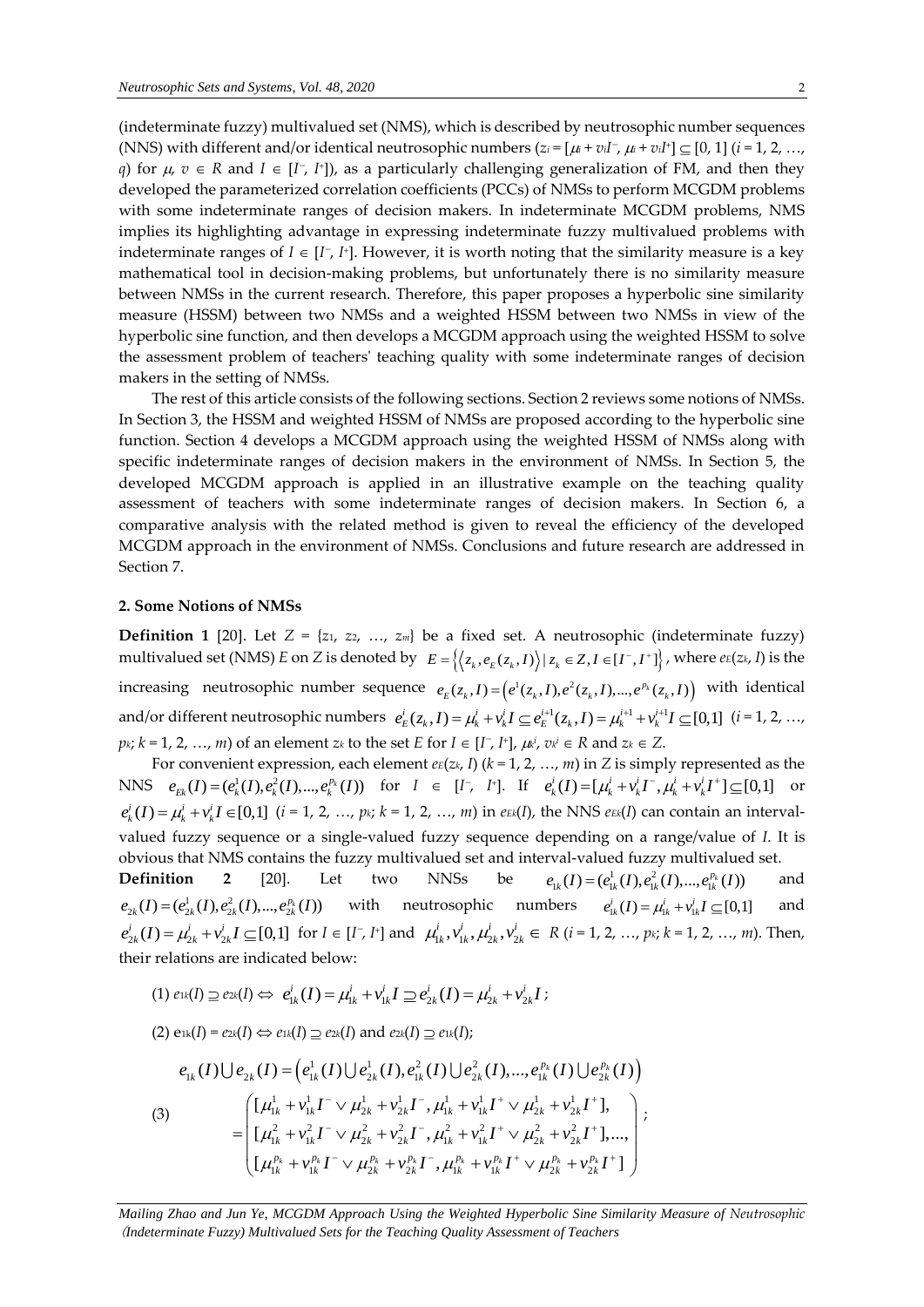$$
\begin{split}\n\text{cosophic Sets and Systems, Vol. 48, 2020} \\
e_{1j}(I) \bigcap e_{2j}(I) &= \left(e_{1k}^1(I) \bigcap e_{2k}^1(I), e_{1k}^2(I) \bigcap e_{2k}^2(I), ..., e_{1k}^{p_k}(I) \bigcap e_{2k}^{p_k}(I)\right) \\
(4) \qquad \qquad = \begin{cases}\n\left[L_{1k}^1 + v_{1k}^1 I^\top \wedge \mu_{2k}^1 + v_{2k}^1 I^\top, \mu_{1k}^1 + v_{1k}^1 I^\top \wedge \mu_{2k}^1 + v_{2k}^1 I^\top\right], \\
\left[L_{1k}^2 + v_{1k}^2 I^\top \wedge \mu_{2k}^2 + v_{2k}^2 I^\top, \mu_{1k}^2 + v_{1k}^2 I^\top \wedge \mu_{2k}^2 + v_{2k}^2 I^\top\right], ..., \\
\left[L_{1k}^{p_k} + v_{1k}^{p_k} I^\top \wedge \mu_{2k}^{p_k} + v_{2k}^{p_k} I^\top, \mu_{1k}^{p_k} + v_{1k}^{p_k} I^\top \wedge \mu_{2k}^{p_k} + v_{2k}^{p_k} I^\top\right]\n\end{cases}; \\
(5) \qquad e_{1k}^c(I) = \begin{pmatrix}\n\left[1 - (\mu_{1k}^{p_k} + v_{1k}^{p_k} I^\top), 1 - (\mu_{1k}^{p_k} + v_{1k}^{p_k} I^\top), 1 - (\mu_{1k}^{p_k - 1} + v_{1k}^{p_k - 1} I^\top), 1 - (\mu_{1k}^{p_k - 1} + v_{1k}^{p_k - 1} I^\top)\right], \\
\cdots, \left[1 - (\mu_{1k}^2 + v_{1k}^2 I^\top), 1 - (\mu_{1k}^2 + v_{1k}^2 I^\top), 1 - (\mu_{1k}^1 + v_{1k}^1 I^\top), 1 - (\mu_{1k}^1 + v_{1k}^1 I^\top)\right]\n\end{cases} \n\end{split}
$$

(Complement of *e*1*k*(*I*)).

Suppose that there are two NMSs  $E_1 = \{e_{11}(I), e_{12}(I), ..., e_{1m}(I)\}$  and  $E_2 = \{e_{21}(I), e_{22}(I), ..., e_{2m}(I)\}$ , where Suppose that there are two invisible  $e_{1k}(I) = (e_{1k}^1(I), e_{1k}^2(I), ..., e_{1k}^{p_k}(I))$  and  $e_{2k}(I) = (e_{2k}^1(I), e_{2k}^2(I), ..., e_{2k}^{p_k}(I))$  (k = 1, 2, ..., m) are two collections of NNSs with neutrosophic numbers  $e_{1k}^{i}(I) = \mu_{1k}^{i} + v_{1k}^{i} I \subseteq [0,1]$  and  $e_{2k}^{i}(I) = \mu_{2k}^{i} + v_{2k}^{i} I \subseteq [0,1]$  for  $I \in$  $[I^-, I^+]$  and  $\mu_{1k}^i, v_{1k}^i, \mu_{2k}^i, v_{2k}^i \in R$  (*i* = 1, 2, ..., *p*<sub>k</sub>; *k* = 1, 2, ..., *m*). Then, the importance of the NNS  $e_{jk}(I)$  $(j = 1, 2; k = 1, 2, ..., m)$  in *E*<sub>1</sub> and *E*<sub>2</sub> is specified by its weight  $\varphi_k \in [0, 1]$  with  $\sum_{k=1}^{m} \varphi_k = 1$  $\sum_{k=1}^{m} \varphi_k = 1$ . Thus, Du and Ye [20] proposed the weighted PCCs of NMSs  $E_1$  and  $E_2$  with an indeterminate parameter  $\rho \in [0, 1]$ 1] below:  $\frac{1}{16} + v_{1k}^1 I^- + \rho v_{1k}^1 (I^+ - I^-) [(\mu_{2k}^1 + v_{2k}^1 I^- + \rho v_{2k}^1$ find *L*<sub>2</sub> is specified by its weight  $\psi_k \in [0, 1]$  with  $\sum_{k=1}^k$ <br>
shed PCCs of NMSs *E*<sub>1</sub> and *E*<sub>2</sub> with an indeterminate  $[\mu_{1k}^1 + \nu_{1k}^1 I^+ + \rho \nu_{1k}^1 (I^+ - I^-)][\mu_{2k}^1 + \nu_{2k}^1 I^- + \rho \nu_{2k}^1 (I^+ - I^-)]$  $\int_{-}^{1} + \rho v_{1k}^{1}(I^{+} - I^{-}) [ \mu_{2k}^{1} + v_{2k}^{1} I^{-} + \rho v_{2k}^{1}(I^{+} - I^{-}) ]$ 

$$
V = 1, 2, k = 1, 2, ..., m)
$$
 If  $E1$  and  $E2$  is specified by its weight  $\phi k \in [0, 1]$  with  $\sum_{k=1}^{n} \phi_k = 1$ . Thus,  $Ud$  and  $Ye [20]$  proposed the weighted PCCs of NMSs  $E_1$  and  $E_2$  with an indeterminate parameter  $\rho \in [0, 1]$  below:  
\n1) below:  
\n
$$
\sum_{k=1}^{m} \phi_k \begin{cases}\n[\mu_{1k}^1 + \nu_{1k}^1 I^2 + \rho \nu_{1k}^1 (I^+ - I^-)][\mu_{2k}^1 + \nu_{2k}^1 I^+ + \rho \nu_{2k}^1 (I^+ - I^-)] \\
+ [\mu_{1k}^0 + \nu_{1k}^0 (I^+ - I^-)][\mu_{2k}^0 + \nu_{2k}^0 (I^+ - I^-)]\n\end{cases}
$$
\n
$$
R_{w1}^o(E_1, E_2) = \frac{\left[ [L_1^1 + \nu_{1k}^1 I^+ + \rho \nu_{1k}^1 (I^+ - I^-)][\mu_{2k}^0 + \nu_{2k}^0 (I^+ - I^-)]\right]}{ \left[ \mu_{1j}^1 + \nu_{1j}^1 I^+ + \rho \nu_{1j}^1 (I^+ - I^-)\right]^2} \begin{cases}\n\frac{\left[ L_1^1 + \nu_{1k}^1 I^+ + \rho \nu_{1k}^1 (I^+ - I^-)][\mu_{2k}^0 + \nu_{2k}^0 (I^+ - I^-)]\n\right]}{ \left[ L_2^1 + \nu_{2k}^1 I^+ + \rho \nu_{2k}^1 (I^+ - I^-)\right]^2}\n\end{cases}, (1)
$$
\n
$$
\sqrt{\sum_{k=1}^{m} \phi_k \begin{cases}\n[\mu_{1k}^1 + \nu_{1k}^1 I^+ + \rho \nu_{1k}^1 (I^+ - I^-)]^2 + \sqrt{\sum_{k=1}^{m} \phi_k \begin{cases}\n[\mu_{2k}^1 + \nu_{2k}^1 I^+ + \rho \nu_{2k}^1 (I^+ - I^-)]^2 + \sqrt{\sum_{k=1}^{m} \phi_k \end{cases}}\n\end{cases}
$$
\n $$ 

### **3. Hyperbolic Sine Similarity Measures of NMSs**

According to the hyperbolic sine function, this section proposes the HSSM and weighted HSSM between two NMSs.

**Definition 3.** Set two NMSs as  $E_1 = \{e_{11}(I), e_{12}(I), ..., e_{1m}(I)\}\$ and  $E_2 = \{e_{21}(I), e_{22}(I), ..., e_{2m}(I)\}\$ , where **Definition 5.** Set two NIVISS as  $E_1 = \{e_1(t), e_2(t), ..., e_m(t)\}$  and  $E_2 = \{e_2(t), e_2(t), ..., e_{2m}(t)\}$ , where  $e_{1k}(I) = \left(e_{1k}^1(I), e_{1k}^2(I), ..., e_{1k}^p(I)\right)$  and  $e_{2k}(I) = \left(e_{2k}^1(I), e_{2k}^2(I), ..., e_{2k}^p(I)\right)$   $(k = 1, 2, ..., m)$  are two collections of NNSs with neutrosophic numbers  $e_{1k}^i(I) = \mu_{1k}^i + v_{1k}^i I \subseteq [0,1]$  and  $e_{2k}^i(I) = \mu_{2k}^i + v_{2k}^i I \subseteq [0,1]$  for  $I \in$  $[I^-, I^+]$  and  $\mu_{1k}^i, v_{1k}^i, \mu_{2k}^i, v_{2k}^i \in R$  (*i* = 1, 2, …, *pk*; *k* = 1, 2, …, *m*). Thus, HSSM between two NMSs *E*<sub>1</sub> and *E*<sup>2</sup> is expressed below:

*Mailing Zhao and Jun Ye*, *MCGDM Approach Using the Weighted Hyperbolic Sine Similarity Measure of Neutrosophic*  (*Indeterminate Fuzzy) Multivalued Sets for the Teaching Quality Assessment of Teachers*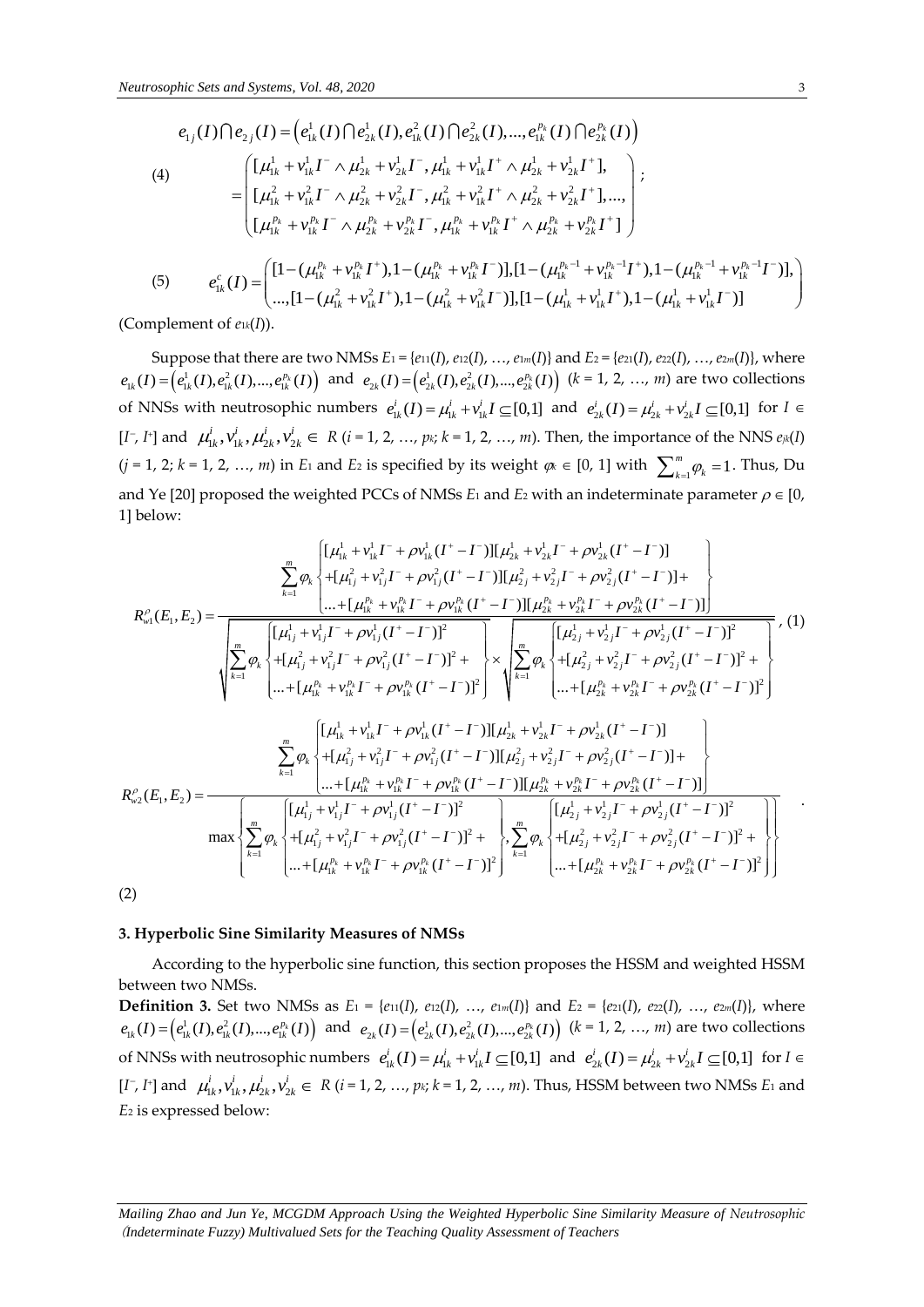d Systems, Vol. 48, 2020  
\n
$$
Sh(E_1, E_2) = 1 - \frac{1}{m} \sum_{k=1}^{m} \sinh \left[ \frac{\ln(1 + \sqrt{2})}{2p_k} \sum_{i=1}^{p_k} \left( \left| (\mu_{1k}^i + v_{1k}^i I^-) - (\mu_{2k}^i + v_{2k}^i I^-) \right| \right) \right].
$$
\n(3)

**Proposition 1.** The HSSM *Sh*(*E*1, *E*2) reveals the following properties:

(C1) *Sh*(*E*1, *E*2) = *Sh*(*E*2, *E*1);

(C2) 0 ≤ *Sh*(*E*1, *E*2) ≤ 1;

(C3) *Sh*(*E*1, *E*2) = 1 if only if *E*1 = *E*2;

(C4) If  $E_1 \subseteq E_2 \subseteq E_3$  for any NMSs  $E_1$ ,  $E_2$ ,  $E_3$ , then  $Sh(E_1, E_2) \ge Sh(E_1, E_3)$  and  $Sh(E_2, E_3) \ge Sh(E_1, E_3)$ .

#### **Proof:**

(C1) It is straightforward.

(C2) Since the values of  $|(\mu_{1k}^i + v_{1k}^i I^-) - (\mu_{2k}^i + v_{2k}^i I^-)|$  and  $|(\mu_{1k}^i + v_{1k}^i I^+) - (\mu_{2k}^i + v_{2k}^i I^+)|$  (*i* = 1, 2,  $..., p_k$ ;  $k = 1, 2, ..., m$ ) are between 0 and 1, the value of the hyperbolic sine function in Eq. (3) falls in the interval [0, 1], and then the value of Eq. (3) also falls in the interval [0, 1]. Therefore, there is  $0 \le$  $Sh(E_1, E_2) \leq 1$ .

(C3) If  $E_1 = E_2$ , this reveals  $e_{1k}(I) = e_{2k}(I)$ , and then there is  $e_{1k}^i(I) = \mu_{1k}^i + v_{1k}^i I = e_{2k}^i(I) = \mu_{2k}^i + v_{2k}^i I$  $(i = 1, 2, ..., p_k; k = 1, 2, ..., m)$  for  $I \in [I^-, I^+]$ . Thus, there are  $|(\mu_{1k}^i + v_{1k}^i I^+) - (\mu_{2k}^i + v_{2k}^i I^+) | = 0$  and  $(\mu_{1k}^i + v_{1k}^i I^+) - (\mu_{2k}^i + v_{2k}^i I^+) = 0$ . Hence, *Sh*(*E*<sub>1</sub>, *E*<sub>2</sub>) = 1 exists.

If  $Sh(E_1, E_2) = 1$ , this reveals  $sinh(x) = 0$  in Eq. (3), then there are  $|(\mu_{1k}^i + v_{1k}^i I^-) - (\mu_{2k}^i + v_{2k}^i I^-)| = 0$ and  $|(\mu_{1k}^i + v_{1k}^i I^+) - (\mu_{2k}^i + v_{2k}^i I^+) | = 0$  (*i* = 1, 2, …, *pk*; *k* = 1, 2, …, *m*). Thus, there is  $e_{1k}^i(I) = \mu_{1k}^i + v_{1k}^i I$  $e^{i}_{2k}(I) = \mu_{2k}^{i} + v_{2k}^{i}I$ . Therefore, there exists  $e^{i(k)} = e^{i(k)}I$ . It is obvious that  $E_1 = E_2$  exists.

(C4) Since  $E_1 \subseteq E_2 \subseteq E_3$ , there are  $e_{1k}(I) \subseteq e_{2k}(I) \subseteq e_{3k}(I)$ , then there is also  $e_{1k}^i(I) = \mu_{1k}^i + v_{1k}^i I \subseteq E_3$  $e_{2k}^{i}(I) = \mu_{2k}^{i} + v_{2k}^{i}I \subseteq e_{3k}^{i}(I) = \mu_{3k}^{i} + v_{3k}^{i}I$ . Therefore, there are  $|(\mu_{1k}^{i} + v_{1k}^{i}I^{-}) - (\mu_{2k}^{i} + v_{2k}^{i}I^{-})| \le$  $\left| \left( \mu_{1k}^i + v_{1k}^i I^- \right) - \left( \mu_{3k}^i + v_{3k}^i I^- \right) \right|$  ,  $\left| \left( \mu_{2k}^i + v_{2k}^i I^- \right) - \left( \mu_{3k}^i + v_{3k}^i I^- \right) \right|$   $\leq$   $\left| \left( \mu_{1k}^i + v_{1k}^i I^- \right) - \left( \mu_{3k}^i + v_{3k}^i I^- \right) \right|$  ,  $(\mu_{1k}^i + v_{1k}^i I^+) - (\mu_{2k}^i + v_{2k}^i I^+)$   $\leq |(\mu_{1k}^i + v_{1k}^i I^+) - (\mu_{3k}^i + v_{3k}^i I^+)$  and  $|(\mu_{2k}^i + v_{2k}^i I^+) - (\mu_{3k}^i + v_{3k}^i I^+)$   $\leq$  $(\mu_{1k}^i + v_{1k}^i I^+) - (\mu_{3k}^i + v_{3k}^i I^+)$ . Since the hyperbolic sine function sinh(*x*) for  $x \ge 0$  is an increasing function, there are  $Sh(E_1, E_2) \geq Sh(E_1, E_3)$  and  $Sh(E_2, E_3) \geq Sh(E_1, E_3)$  corresponding to Eq. (3).

When the weight of  $e^{i(k)}$  (*i* = 1,2; *k* = 1, 2, …, *m*) is specified by  $\varphi_k$  with  $\varphi_k \in [0, 1]$  and  $\sum_{k=1}^{m} \varphi_k = 1$  $\sum_{k=1}^m \varphi_k =$ , we give the weighted HSSM of NMSs:

The weight of 
$$
e_{ik}(I)
$$
 ( $i = 1,2; k = 1, 2, ..., m$ ) is specified by  $\varphi_k$  with  $\varphi_k \in [0, 1]$  and  $\sum_{k=1}^{m} \varphi_k = 1$   
\nweighted HSSM of NMSS:  
\n
$$
Sh_w(E_1, E_2) = 1 - \sum_{k=1}^{m} \varphi_k \sinh\left[\frac{\ln(1+\sqrt{2})}{2p_k} \sum_{i=1}^{p_k} \left( \left| (\mu_{1k}^i + v_{1k}^i I^-) - (\mu_{2k}^i + v_{2k}^i I^-) \right| \right) \right].
$$
\n(4)

It is obvious that the weighted HSSM *ShW*(*E*1, *E*2) also reveals the following properties:

- (C1) *ShW*(*E*1, *E*2) = *ShW*(*E*2, *E*1);
- (C2) 0 ≤ *ShW*(*E*1, *E*2) ≤ 1;
- (C3)  $Shw(E_1, E_2) = 1$  if only if  $E_1 = E_2$ ;
- (C4) If  $E_1 \subseteq E_2 \subseteq E_3$  for NMSs  $E_1$ ,  $E_2$ ,  $E_3$ , then  $Shw(E_1, E_2) \ge Shw(E_1, E_3)$  and  $Shw(E_2, E_3) \ge Shw(E_1, E_3)$ .

*Mailing Zhao and Jun Ye*, *MCGDM Approach Using the Weighted Hyperbolic Sine Similarity Measure of Neutrosophic*  (*Indeterminate Fuzzy) Multivalued Sets for the Teaching Quality Assessment of Teachers*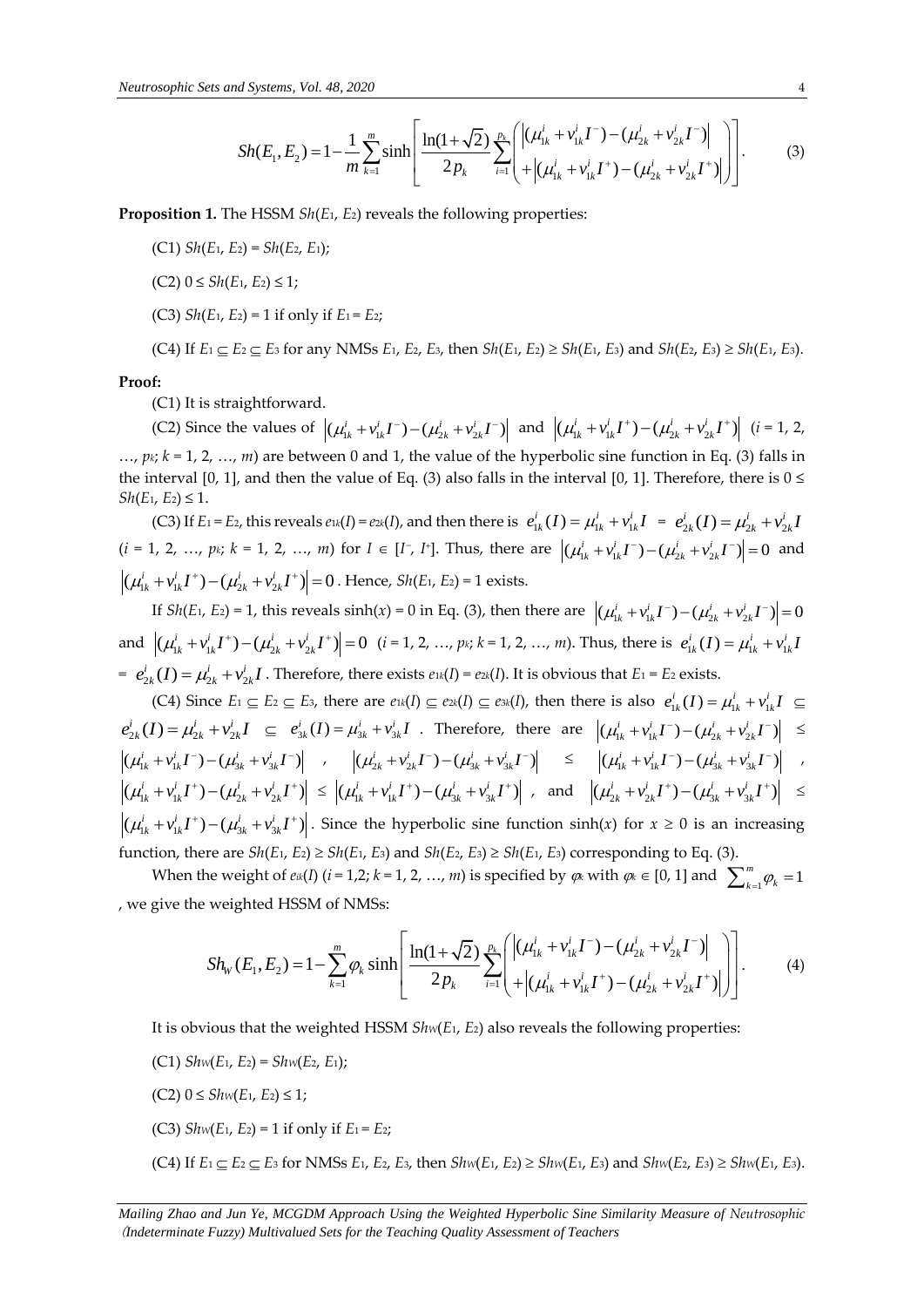# **4. MCGDM Approach Using the Weighted HSSM of NMSs**

The section develops a MCGDM approach using the weighted HSSM of NMSs with some indeterminate ranges of decision makers in the environment of NMSs.

When performing a MCGDM issue, a set of alternatives  $F = \{F_1, F_2, ..., F_q\}$  is preliminarily provided and assessed by a set of criteria  $Z = \{z_1, z_2, ..., z_m\}$ . The weight vector of *Z* is given by  $\varphi = (\varphi_1, \varphi_2, \varphi_3, \varphi_4, \varphi_5, \varphi_7, \varphi_8, \varphi_9, \varphi_1, \varphi_1, \varphi_2, \varphi_3, \varphi_7, \varphi_8, \varphi_9, \varphi_1, \varphi_1, \varphi_2, \varphi_1, \$  $\varphi_1, \ldots, \varphi_m$ ). Thus, we can carry out the MCGDM issue in terms of the following steps.

**Step 1:** Every alternative  $F_j$  ( $j = 1, 2, ..., q$ ) is assessed over the criteria  $z_k$  ( $k = 1, 2, ..., m$ ) by a group of *p* decision makers/experts, and then their evaluation values are represented by the NNSs  $e_{jk}(I) = (e_{jk}^1(I), e_{jk}^2(I),...,e_{jk}^p(I))$  for  $e_{jk}^i(I) = \mu_{jk}^i + v_{jk}^i I \subseteq [0,1]$   $(i = 1, 2, ..., p; j = 1, 2, ..., q; k = 1, 2, ...,$ m) and  $I \in \{[I_1^-, I_1^+] , [I_2^-, I_2^+] , \dots, [I_s^-, I_s^+] \}$ . Thus, all the NNSs  $E_j = \{e_j(I), e_{j2}(I), \dots, e_{jm}(I)\}$   $(j = 1, 2, \dots, q)$ is constructed as the NMS decision matrix  $E = (e_{jk}(I))_{q \times m}$ .

**Step 2:** The ideal solution is given by the ideal NMS:

s the NMS decision matrix 
$$
E = (e_{jk}(I))_{q \times m}
$$
.  
\n
$$
E^* = \left\{ \left( \frac{p}{[1,1],[1,1],...,[1,1]}, \left( \frac{p}{[1,1],[1,1],...,[1,1]} \right), \dots, \left( \frac{p}{[1,1],[1,1],...,[1,1]} \right) \right\} \right\}.
$$

equation:

Thus, the weighted HSSM of the NMSS 
$$
E_j
$$
 and  $E^*$  for  $F_j$  ( $j = 1, 2, ..., q$ ) is given by the following  
tion:  

$$
Sh_W(E_j, E^*) = 1 - \sum_{k=1}^m \varphi_k \sinh\left[\frac{\ln(1+\sqrt{2})}{2p}\sum_{i=1}^p \left(2 - (\mu_{jk}^i + v_{jk}^i I^-) - (\mu_{1k}^i + v_{1k}^i I^+)\right)\right].
$$
 (5)

**Step 3:** In terms of the weighted HSSM values, the alternatives are sorted in descending order, and the best one is chosen.

**Step 4:** End.

#### **5. Illustrative Example on the Teaching Quality Evaluation of Teachers**

In the process of university education, the teaching quality of teachers is a key issue, because it will affect students' career choices, employment, and professional status. Establishing a teaching quality evaluation system in colleges and universities is an effective operating mechanism and management strategy to improve teaching quality. Since the teaching quality evaluation of teachers is a MCGDM issue with some indeterminacy, this section applies the developed MCGDM approach to an illustrative example on the teaching quality assessment of teachers to reveal the applicability and efficiency of the developed MCGDM approach in the environment of NMSs.

A university hopes to select one teacher with the best teaching quality from the School of Mechanical and Electrical Engineering. The school preliminarily provides four potential teachers, which are indicated by a set of alternatives  $F = \{F_1, F_2, F_3, F_4\}$ . To assess their teaching quality, they must satisfy the requirements of four criteria: teaching ability (*z*1), teaching method (*z*2), teaching attitude ( $z_3$ ), and student satisfaction ( $z_4$ ). Then, the weight vector of the four criteria is specified as  $\varphi$  $=(0.3, 0.25, 0.2, 0.25)$ . The decision steps are described below.

First, the evaluation values of each alternative with respect to the four criteria are given by three experts/decision makers and expressed as the NNSs  $e_{jk}(I) = (e_{jk}^1(I), e_{jk}^2(I), e_{jk}^3(I))$ for  $e^{i}_{jk}(I) = \mu^{i}_{jk} + v^{i}_{jk}I \subseteq [0,1]$  (*i* = 1, 2, 3; *j*, *k* = 1, 2, 3, 4) and *I*  $\in$  {[0, 0.1], [0, 0.3], [0, 0.6]}. Then, the NMS decision matrix  $E = (e_{jk}(I))_{4 \times 4}$  is tabulated in Table 1.

Next, using Eq. (5) for  $I \in \{[0, 0.1], [0, 0.3], [0, 0.6]\}$ , the weighted HSSM values of the NMSs  $E_i$ and *E\** for *F<sup>j</sup>* (*j* = 1, 2, 3, 4) and the decision results are given in Table 2.

*Mailing Zhao and Jun Ye*, *MCGDM Approach Using the Weighted Hyperbolic Sine Similarity Measure of Neutrosophic*  (*Indeterminate Fuzzy) Multivalued Sets for the Teaching Quality Assessment of Teachers*

.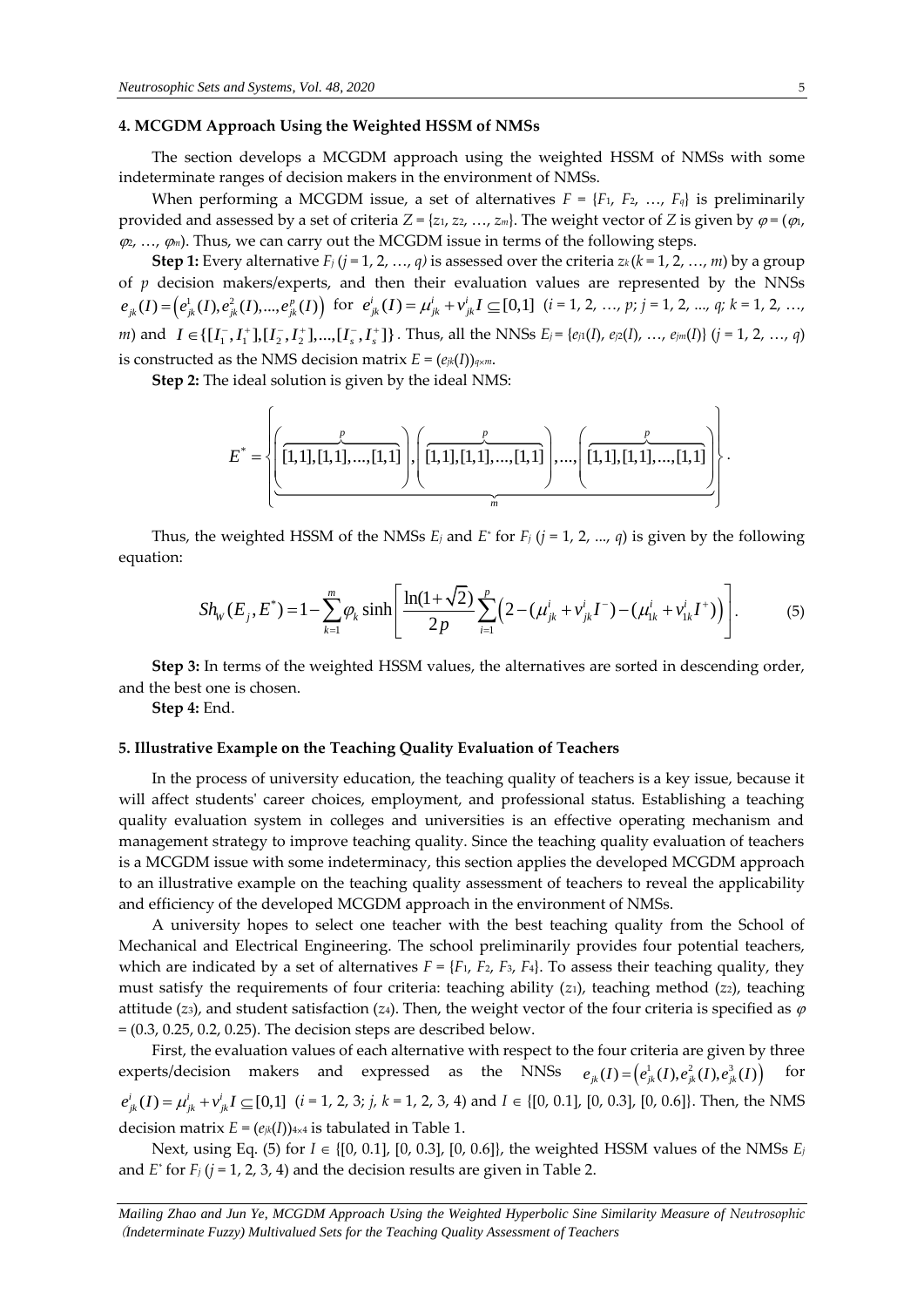| <b>Table 1.</b> The decision matrix of NMSs |                        |                        |                        |                        |  |
|---------------------------------------------|------------------------|------------------------|------------------------|------------------------|--|
|                                             | $Z_1$                  | Z <sub>2</sub>         | $Z_3$                  | Z <sub>4</sub>         |  |
| F <sub>1</sub>                              | $(0.5+0.1I, 0.7+0.2I,$ | $(0.6+0.3I, 0.7+0.2I,$ | $(0.7+0.2I, 0.8+0.2I,$ | $(0.6+0.1I, 0.7+0.2I,$ |  |
|                                             | $0.8 + 0.1I$           | $0.8 + 0.1I$           | $0.9 + 0.1I$           | $0.7 + 0.1I$           |  |
| F <sub>2</sub>                              | $(0.7+0.3I, 0.8+0.1I,$ | $(0.7+0.2I, 0.7+0.1I,$ | $(0.6+0.1I, 0.7+0.1I,$ | $(0.7+0.2I, 0.8+0.2I,$ |  |
|                                             | $0.8 + 0.1I$           | $0.8 + 0.2I$           | $0.8 + 0.2I$           | $0.8 + 0.2I$           |  |
| $F_3$                                       | $(0.6+0.4I, 0.7+0.2I,$ | $(0.5+0.2I, 0.6+0.1I,$ | $(0.7+0.1I, 0.8+0.2I,$ | $(0.7+0.1I, 0.8+0.2I,$ |  |
|                                             | $0.8 + 0.1I$           | $0.6 + 0.1I$           | $0.8 + 0.1I$           | $0.8 + 0.1I$           |  |
| F <sub>4</sub>                              | $(0.7+0.3I, 0.8+0.1I,$ | $(0.7+0.2I, 0.8+0.1I,$ | $(0.8+0.3I, 0.8+0.2I,$ | $(0.7+0.2I, 0.8+0.3I,$ |  |
|                                             | $0.8 + 0.2I$           | $0.8 + 0.1I$           | $0.8 + 0.1I$           | $0.8 + 0.2I$           |  |

In view of the decision results in Table 2, all sorting orders are the same and reveal their robustness corresponding to some indeterminate ranges of *I.* Then, the best teacher is *F*4.

**Table 2.** The decision results for  $I \in \{[0, 0.1], [0, 0.3], [0, 0.6]\}$ 

|                | $Shw(E_1, E^*)$ , $Shw(E_2, E^*)$ , $Shw(E_3, E^*)$ , $Shw(E_4, E^*)$ | Sorting order           | The best teacher |
|----------------|-----------------------------------------------------------------------|-------------------------|------------------|
| $I = [0, 0.1]$ | 0.7409, 0.7809, 0.7362, 0.8075                                        | $F_4 > F_2 > F_1 > F_3$ | F4               |
| $I = [0, 0.3]$ | 0.7551, 0.7960, 0.7511, 0.8247                                        | $F_4 > F_2 > F_1 > F_3$ | F <sub>4</sub>   |
| $I = [0, 0.6]$ | 0.7764, 0.8187, 0.7733, 0.8503                                        | $F_4 > F_2 > F_1 > F_3$ | F4               |
|                |                                                                       |                         |                  |

### **6. Comparison with the Related MCGDM Approach**

This section compares the developed MCGDM approach with the related MCGDM approach [20] to reveal the efficiency of the developed MCGDM approach by the illustrative example on the teaching quality evaluation of teachers in the setting of NMSs.

Using Eqs. (1) and (2), the values of the weighted PCCs  $R_{w1}^{\rho}(E_j, E^*)$  and  $R_{w2}^{\rho}(E_j, E^*)$  $R_{w2}^{\rho}(E_j, E^*)$  for  $I =$ [0, 1] and  $\rho$  = 0.1, 0.3, 0.6 and their decision results are shown in Tables 3 and 4.

| $\rho$       | $R_{\omega 1}^{\rho}(E_1,E^*)$ , $R_{\omega 1}^{\rho}(E_2,E^*)$ , $R_{\omega 1}^{\rho}(E_3,E^*)$ , $R_{\omega 1}^{\rho}(E_4,E^*)$ | Sorting order           | The best teacher |
|--------------|-----------------------------------------------------------------------------------------------------------------------------------|-------------------------|------------------|
| $\rho = 0.1$ | 0.9898, 0.9967, 0.9908, 0.9986                                                                                                    | $F_4 > F_2 > F_3 > F_1$ | F <sub>4</sub>   |
| $\rho = 0.3$ | 0.9907, 0.9967, 0.9920, 0.9987                                                                                                    | $F_4 > F_2 > F_3 > F_1$ | F <sub>4</sub>   |
| $\rho = 0.6$ | 0.9914, 0.9962, 0.9926, 0.9984                                                                                                    | $F_4 > F_2 > F_3 > F_1$ | F <sub>4</sub>   |

**Table 3.** The decision results corresponding to  $R_{wl}^{\rho}(E_j, E^*)$  for *I* = [0, 1] and  $\rho$  = 0.1, 0.3, 0.6

**Table 4.** The decision results corresponding to  $R_{w2}^{\rho}(E_j, E^*)$  for *I* = [0, 1] and  $\rho$  = 0.1, 0.3, 0.6

| $\rho$       | $R^{\rho}_{\omega}(E_1,E^*)$ , $R^{\rho}_{\omega}(E_2,E^*)$ , $R^{\rho}_{\omega}(E_3,E^*)$ , $R^{\rho}_{\omega}(E_4,E^*)$ | Sorting order           | The best teacher |
|--------------|---------------------------------------------------------------------------------------------------------------------------|-------------------------|------------------|
| $\rho = 0.1$ | 0.7173, 0.7618, 0.7130, 0.7925                                                                                            | $F_4 > F_2 > F_1 > F_3$ | F <sub>4</sub>   |
| $\rho = 0.3$ | 0.7487, 0.7955, 0.7457, 0.8308                                                                                            | $F_4 > F_2 > F_1 > F_3$ | $F_4$            |
| $\rho = 0.6$ | 0.7957, 0.8460, 0.7947, 0.8883                                                                                            | $F_4 > F_2 > F_1 > F_3$ | F <sub>4</sub>   |

*Mailing Zhao and Jun Ye*, *MCGDM Approach Using the Weighted Hyperbolic Sine Similarity Measure of Neutrosophic*  (*Indeterminate Fuzzy) Multivalued Sets for the Teaching Quality Assessment of Teachers*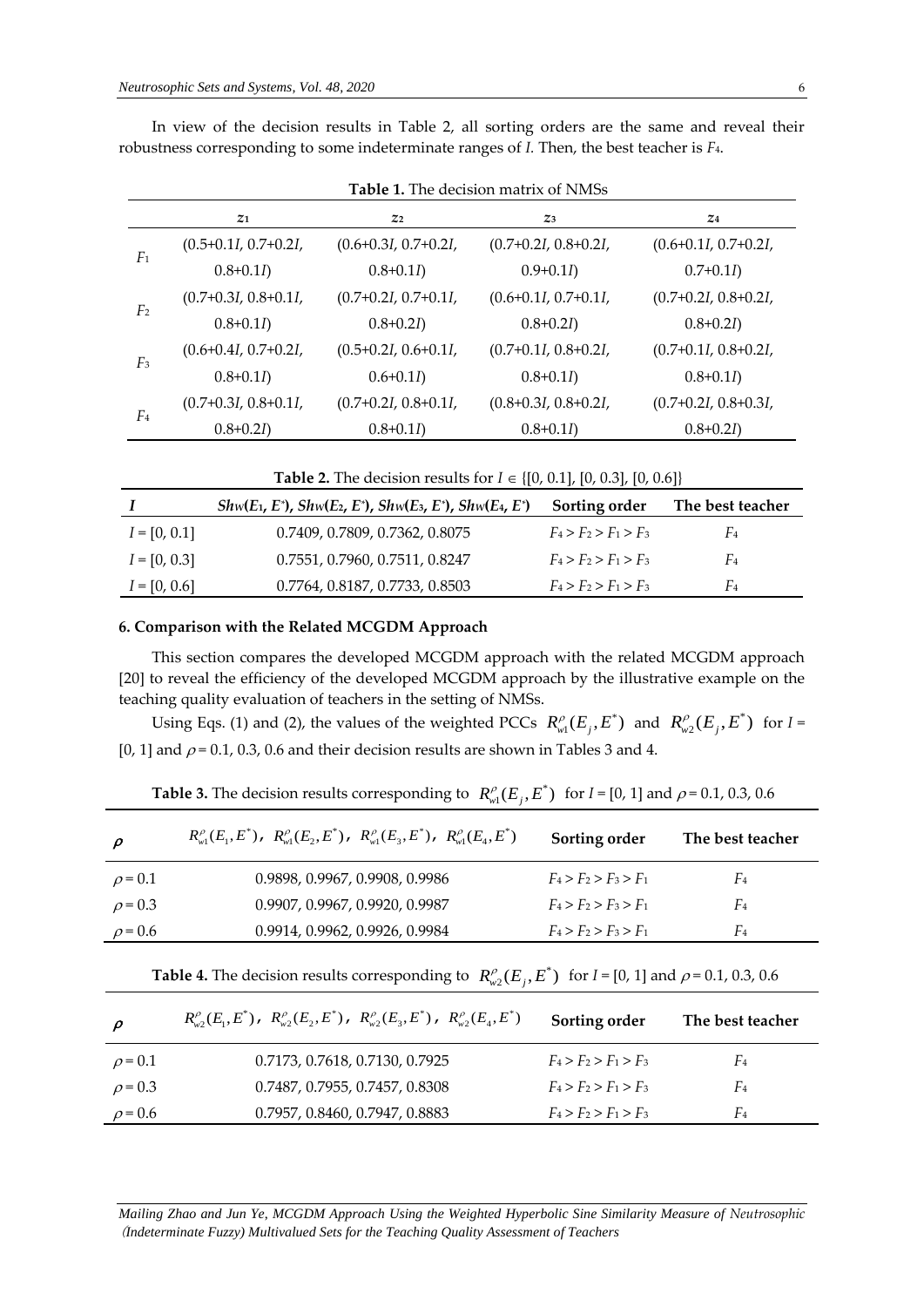In view of the sorting results in Tables 2-4, the sorting orders in Tables 2 and 4 are the same, but slightly different from the sorting orders in Table 3. However, the best teacher is always *F*<sup>4</sup> among all decision results. It is obvious that the developed MCGDM approach is effective in the MCGDM example with some indeterminate ranges of decision makers.

# **7. Conclusions**

According to the hyperbolic sine function, this article proposed the HSSM and weighted HSSM between NMSs. Then, a MCGDM approach with some indeterminate ranges was developed in terms of the weighted HSSM of NMSs. Next, the developed MCGDM approach was applied to an illustrative example on the teaching quality evaluation of teachers in the setting of NMSs. Through the comparison of the developed MCGDM approach with the related MCGDM approach, the results revealed the efficiency of the developed MCGDM approach for the teaching quality evaluation of teachers in the setting of NMSs. However, the proposed HSSMs and MCGDM approach will also be used for pattern recognition, clustering analysis, and medical diagnosis in the environment of NMSs, which are considered as the future research targets.

**Conflicts of Interest:** The authors declare no conflict of interest.

#### **References**

- 1. Zadeh, L.A. Fuzzy sets. *Information and Control* **1965**, 8(3), 338–353.
- 2. Bellman, R.E.; Giertz, M. On the analytic formalism of the theory of fuzzy sets. *Information Sciences* **1973**, 5, 149-156.
- 3. Negoita, C.V. Introduction to fuzzy set theory for systems analysis. John Wiley & Sons Ltd, New York, 1975.
- 4. Yager, R.R. Database discovery using fuzzy sets. *International Journal of Intelligent Systems* **1996**, 11, 691–712.
- 5. Zadeh, L.A.; Fu, K.S., Tanaka, K., Eds. Fuzzy sets and their applications to cognitive and decision processes. In: Proceedings of the U.S.–Japan Seminar on Fuzzy Sets and Their Applications, University of California, Berkeley, California, 1974.
- 6. Rahimi, M.; Najafi, A. Analysis of customer's expectations and satisfaction in Zanjan municipality using fuzzy multi-criteria decision making (FMCDM) approach. *Journal of Optimization in Industrial Engineering* **2016**, 10(21), 47–57.
- 7. Bostancı, B.; Erdem, N. Investigating the satisfaction of citizens in municipality services using fuzzy modeling. *Socio-Economic Planning Sciences* **2020**, 69, 100754.
- 8. Yager, R.R. On the theory of bags. *International Journal of General Systems* **1986**, 13, 23–37.
- 9. Miyamoto, S. Fuzzy multisets and their generalizations. In: Calude C.S., PĂun G., Rozenberg G., Salomaa A., Eds, Multiset Processing. WMC 2000. Lecture Notes in Computer Science, vol. 2235. Springer, Berlin, Heidelberg, 2001.
- 10. Riesgo,Á.; Alonso, P.; Díaz, I.; Montes, S. Basic operations for fuzzy multisets. *International Journal of Approximate Reasoning* **2018**, 101, 107-118.
- 11. Miyamoto, S. Information clustering based on fuzzy multisets. *Information Processing & Management* **2003**, 39(2), 195-213.
- 12. Mizutani, K.; Inokuchi, R.; Miyamoto, S. Algorithms of nonlinear document clustering based on fuzzy multiset model. *International Journal of Intelligent Systems* **2008**, 23(2), 176-198.
- 13. Miyamoto, S. Generalized bags, bag relations, and applications to data analysis and decision making. *Modeling Decisions for Artificial Intelligence* **2009**, 5861, 37–54.
- 14. Das, A.K. Weighted fuzzy soft multiset and decision-making. *International Journal of Machine Learning & Cybernetics* **2018**, 9, 787–794.
- 15. Dockhorn, A.; Kruse, R. Predicting cards using a fuzzy multiset clustering of decks. *International Journal of Computational Intelligence Systems* **2020**, 13(1), 1207-1217.
- 16. Türkarslan, E.; Ye, J.; Ünver, M.; Olgun, M. Consistency fuzzy sets and a cosine similarity measure in fuzzy multiset setting and application to medical diagnosis. *Mathematical Problems in Engineering* **2021**, 2021, Article ID 9975983, 9 pages, https://doi.org/10.1155/2021/9975983.